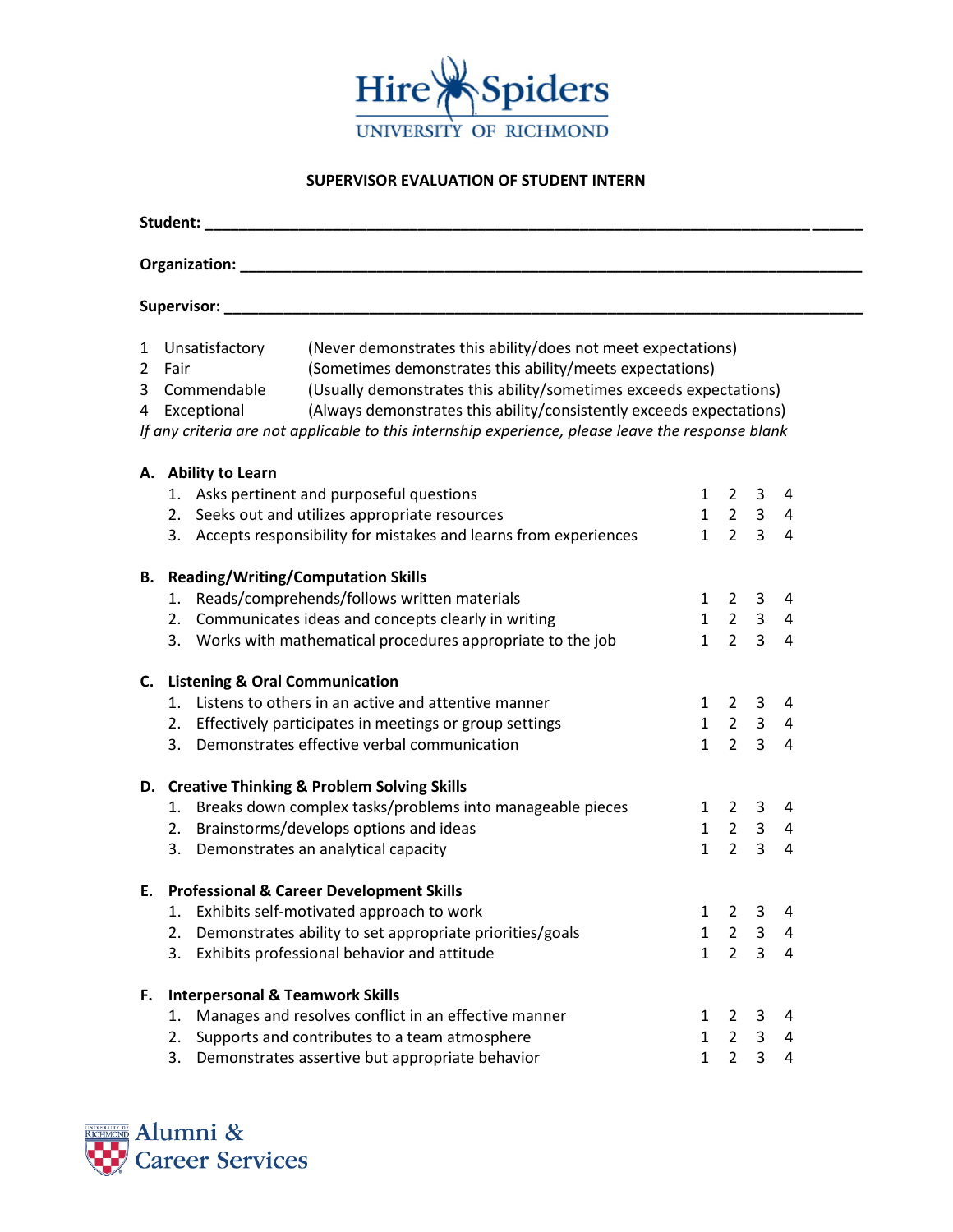

## **G. Organizational Effectiveness Skills**

|    |                | Seeks to understand and support the organization's mission/goals | $\mathcal{L}$ | 3              | $\overline{4}$         |
|----|----------------|------------------------------------------------------------------|---------------|----------------|------------------------|
|    | 2.             | Fits in with the norms and expectations of the organization      | 2             | 3              | 4                      |
|    | 3.             | Works within appropriate authority and decision-making channels  | $\mathcal{P}$ | 3              | $\overline{a}$         |
| Н. |                | <b>Basic Work Habits</b>                                         |               |                |                        |
|    | 1.             | Reports to work as scheduled and on-time                         | 2 3           |                | 4                      |
|    | 2.             | Exhibits a positive and constructive attitude                    |               | 2 <sup>3</sup> | 4                      |
|    | 3.             | Dress and appearance are appropriate for this organization       | $\mathcal{P}$ | २              | $\boldsymbol{\Lambda}$ |
| ı. |                | <b>Character Attributes</b>                                      |               |                |                        |
|    | 1.             | Brings a sense of values and integrity to the job                | $\mathcal{P}$ | २              | 4                      |
|    | 2 <sub>1</sub> | Behaves in an ethical manner                                     | $\mathcal{P}$ | २              | $\boldsymbol{\Lambda}$ |
|    | 3.             | Respects the diversity (religious/cultural/ethnic) of co-workers | $\mathcal{P}$ | Κ              | 4                      |

## **J. Open Category: Industry-Specific Skills**

Are there any skills or competencies that you feel are important to the profession or career-field (represented by your organization) that have not been previously listed in this evaluation? If so, please list these skills below and asses the intern accordingly.

| 1. |  | $1 \t2 \t3 \t4$             |  |
|----|--|-----------------------------|--|
| 2. |  | $1 \quad 2 \quad 3 \quad 4$ |  |
| 3. |  | $1 \quad 2 \quad 3 \quad 4$ |  |

**K. Comments:**

|                                                                                                                                         | L. Overall Performance (if I were to rate intern at the present time)<br>Unsatisfactory |  | <b>Example 19 Poor</b> |  | Average |  |                       | Good                                                                                                                                                                                                                           |                 | Outstanding |    |  |
|-----------------------------------------------------------------------------------------------------------------------------------------|-----------------------------------------------------------------------------------------|--|------------------------|--|---------|--|-----------------------|--------------------------------------------------------------------------------------------------------------------------------------------------------------------------------------------------------------------------------|-----------------|-------------|----|--|
|                                                                                                                                         | 0                                                                                       |  |                        |  |         |  |                       |                                                                                                                                                                                                                                | 1 2 3 4 5 6 7 8 | 9           | 10 |  |
|                                                                                                                                         |                                                                                         |  |                        |  |         |  |                       |                                                                                                                                                                                                                                |                 |             |    |  |
| This assessment was reviewed with the intern on (Month/Day/Year)                                                                        |                                                                                         |  |                        |  |         |  |                       |                                                                                                                                                                                                                                |                 |             |    |  |
|                                                                                                                                         |                                                                                         |  |                        |  |         |  |                       | Date: the contract of the contract of the contract of the contract of the contract of the contract of the contract of the contract of the contract of the contract of the contract of the contract of the contract of the cont |                 |             |    |  |
| Title/Position:<br><u> 1980 - Jan Sterling von de Sterling von de Sterling von de Sterling von de Sterling von de Sterling von de S</u> |                                                                                         |  |                        |  |         |  | Telephone: Telephone: |                                                                                                                                                                                                                                |                 |             |    |  |
|                                                                                                                                         |                                                                                         |  |                        |  |         |  |                       |                                                                                                                                                                                                                                |                 |             |    |  |